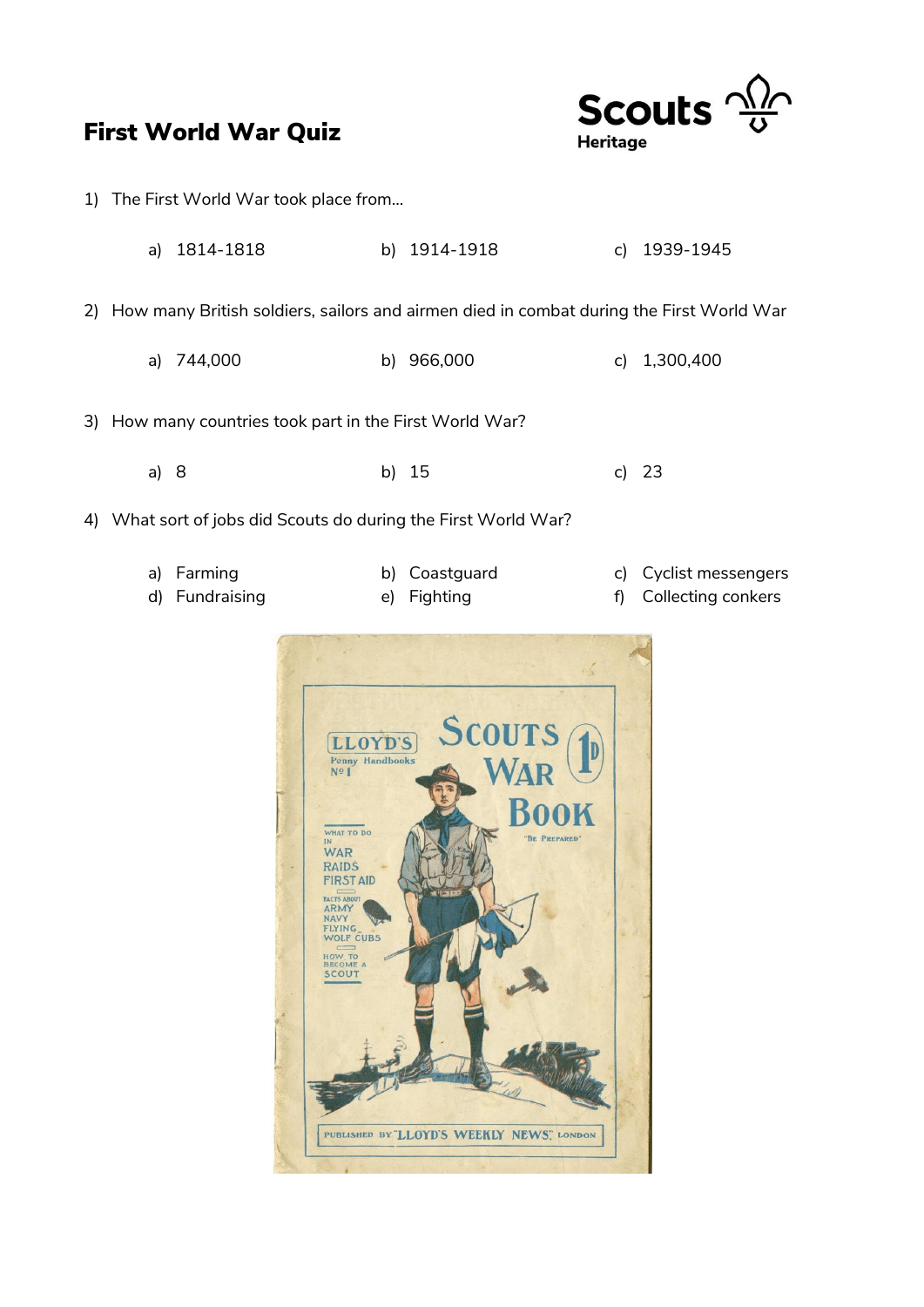

- 5) What sort of jobs did women do during the First World War
	- a) Railway Guards b) Bus conductors c) Farming
- -
	- g) Join the Army h) Policing i) Footballers
- 
- 
- d) Engineering e) Nursing explosives
	-



- 6) In January 1918 a worldwide flu pandemic started and lasted for about 2 years. Which killed more people?
	- a) First World War b) Flu outbreak
- 
- 7) How many former Scouts were killed during fighting in the First World War?
	- a) 5000 b) 8000 c) We don't know for sure.

Called to Higher Service. They went with songs to the battle, they were young, Straight of limb, true of eye, steady and aglow. They were staunch to the end against odds uncounted, They fell with their faces to the foe." -LAURENCE BINYON.

8) After the First World War which flower became associated with remembrance in the UK? a) Poppy b) Cornflower c) Rose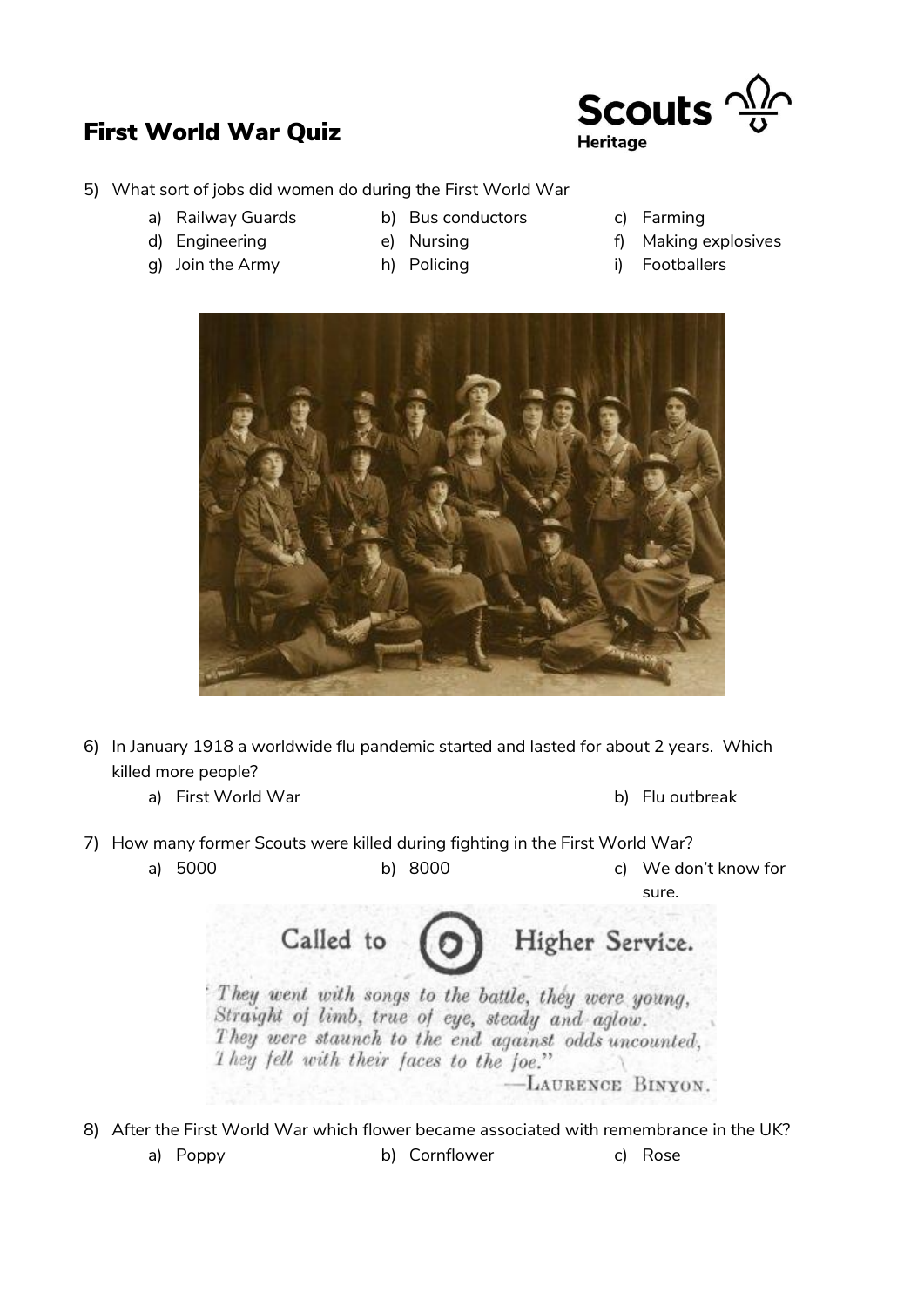

#### **Answers:**

- 1) B the First World War started on 28 July 1914, Britain joined the War on 4 August 1914. The fighting in Europe ended on 11 November 1918.
- 2) A at least 744,000 British soldiers, sailors and airmen died in combat or were assumed dead after they went missing in action. Many more later died of wounds received during fighting.
- 3) C 23 countries took part in the First World War. The War started in Europe but spread around the world.
- 4) Scouts did all the jobs listed apart from fighting. Robert Baden-Powell maintained Scouts were members of a peace movement and in their role as Scouts boys should not be fighting. Many older Scouts and leaders joined the armed forces.
- 5) Women undertook all of the jobs listed during the First World War. See [https://www.iwm.org.uk/history/12-things-you-didnt-know-about-women-in-the](https://www.iwm.org.uk/history/12-things-you-didnt-know-about-women-in-the-first-world-war)[first-world-war](https://www.iwm.org.uk/history/12-things-you-didnt-know-about-women-in-the-first-world-war) for more details.
- 6) B the flu pandemic killed five times as many people as the War. Around 10million died due to combat during the War, at least 50million people died of the flu.
- 7) C- we don't know for sure, we have the names of around 5,000 Scouts and leaders who were killed during the war. These names were sent to HQ to be included on the Roll of Honour which appeared each month in the Headquarters Gazette under the title "Called to Higher Service", it also featured the "gone home" tracking symbol used to mark Scout graves and memorials.. Many more may have been killed whose names weren't reported.